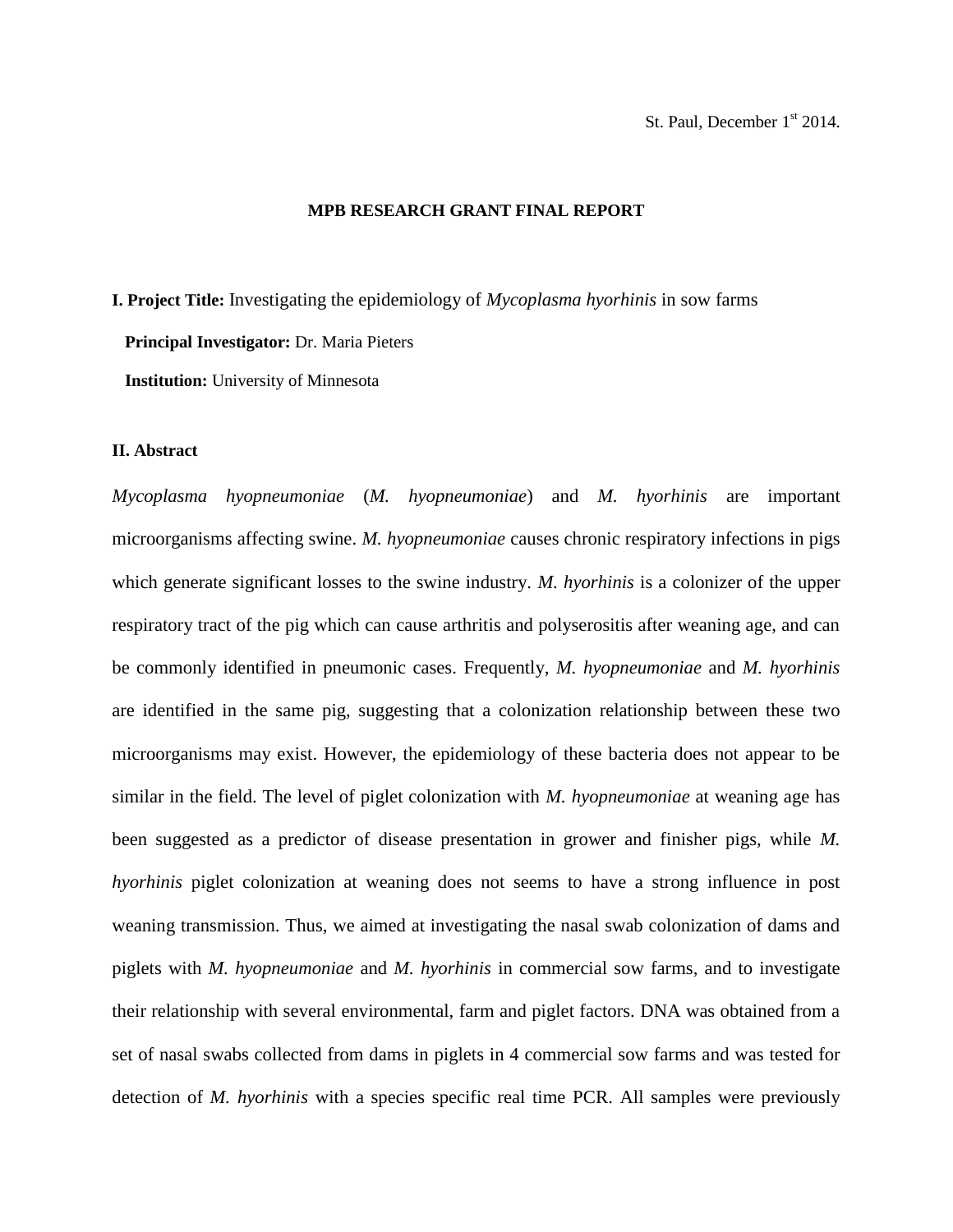tested for detection of *M. hyopneumoniae* genetic material. A logistic mixed model was used to test for the association of various factors with the risk of piglet PCR positivity to *M. hyorhinis* at weaning age. Also, the association between the two pathogens was evaluated. The prevalence of *M. hyorhinis* in dams and piglets was low in all farms studied. No association between *M. hyorhinis* positivity and environmental, farm and piglet factors was observed. The relationship between the two pathogens was not significant. Under the conditions of this study, *M. hyopneumoniae* and *M. hyorhinis* colonization at weaning does not seem to be associated, although they could be associated at later production stages.

### **III. Introduction**

Several species of Mycoplasmas have been isolated from swine, among them, *Mycoplasma hyopneumoniae* (*M. hyopneumoniae*), *M. suis* and *M. hyosynoviae* appeared, for a long time, to be the only pathogenic Mycoplasmas in pigs, while other species, like *M. hyorhinis*, *M. hyopharyngis* and *M. flocculare* were considered commensals (Thacker and Minion, 2012). However, during the last years, the advent of better diagnostic testing has allowed for more frequent identification of microorganisms that had been implicated in clinical outbreaks, but had remained underdiagnosed otherwise.

*Mycoplasma hyorhinis* was first described by Switzer in 1955 and was considered a commensal of the pig's nasal cavities since. In the pig literature it was usually referred as an "always present" microorganism with no clinical implications. Nevertheless, over the years several reports and manuscripts have described the isolation and detection of *M. hyorhinis* in pathologic conditions in pigs and as a cause of post-weaning polyserositis and arthritis (Potgieter and Ross, 1972). In the recent years, the diagnostic capabilities have improved and more specific and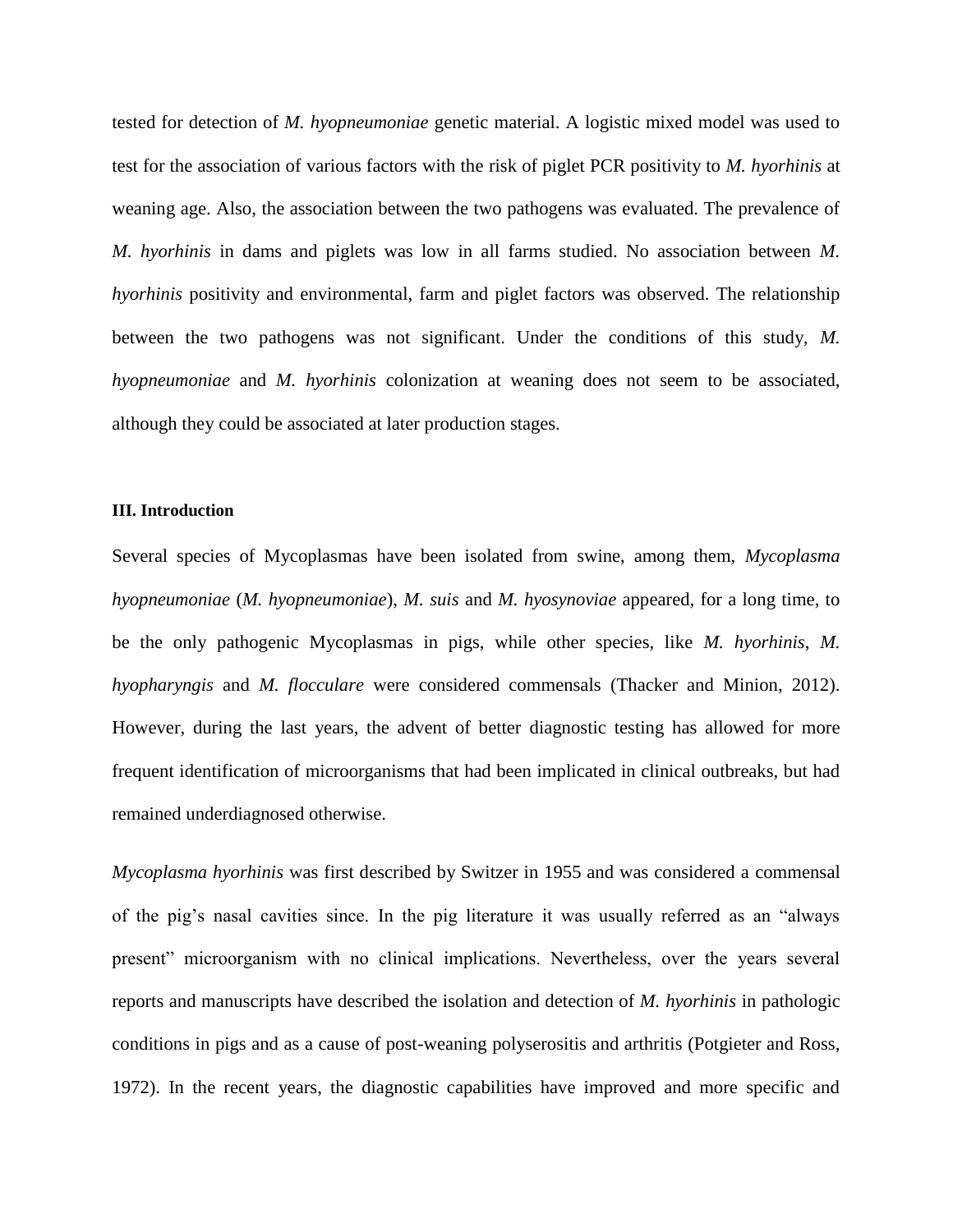accurate characterization of microorganisms is achieved, thanks in big part to molecular detection tools. In our research group, a real time PCR was developed by Clavijo and Oliveira (2010) that allows for the accurate identification of *M. hyorhinis* in clinical specimens. This new diagnostic method had been run as part of a battery of test in polyserositis cases at the Diagnostic Laboratory of the University of Minnesota and similar technologies have been adopted in other porcine diagnostic laboratories (Gomes Neto et al., 2012). Results from this testing have yielded a considerable proportion of samples positive for *M. hyorhinis*, in cases were other pathogens have not been identified (VDL-UofM internal reports). And on the other hand, an important proportion of samples have been found negative to this microorganism, contrary to the common word that *M. hyorhinis* is ubiquitous. Also, in other cases *M. hyorhinis* has been found to coinfect the host with other agents, for example, *Haemophilus parasuis*. The results of carefully designed diagnostic investigations to answer the need of swine practitioners, along with agreement with clinical disease observed in the field have allowed for the more understandable findings in otherwise difficult to explain diagnostic cases. Thus, *M. hyorhinis* is now recognized as an important emergent pathogen in swine populations (Murray, 2012).

As expected, emergent pathogens are difficult to deal with in great part due to the lack of knowledge of their ecology and behavior, and the host response or effect of environmental conditions. In regards to *M. hyorhinis*, Clavijo et al. (2012a; 2012b) have started to investigate the epidemiology of this bacterium in a selected number of swine herds showing clinical outbreaks associated with infection by *M. hyorhinis*. In their studies, the group has found that the level of *M. hyorhinis* colonization during the lactation period can be low in piglets and their mothers. In one herd, colonization was between 5-10% at the sow and piglet level. In a second herd, colonization was not detected in sows, and the colonization level in piglets was very low.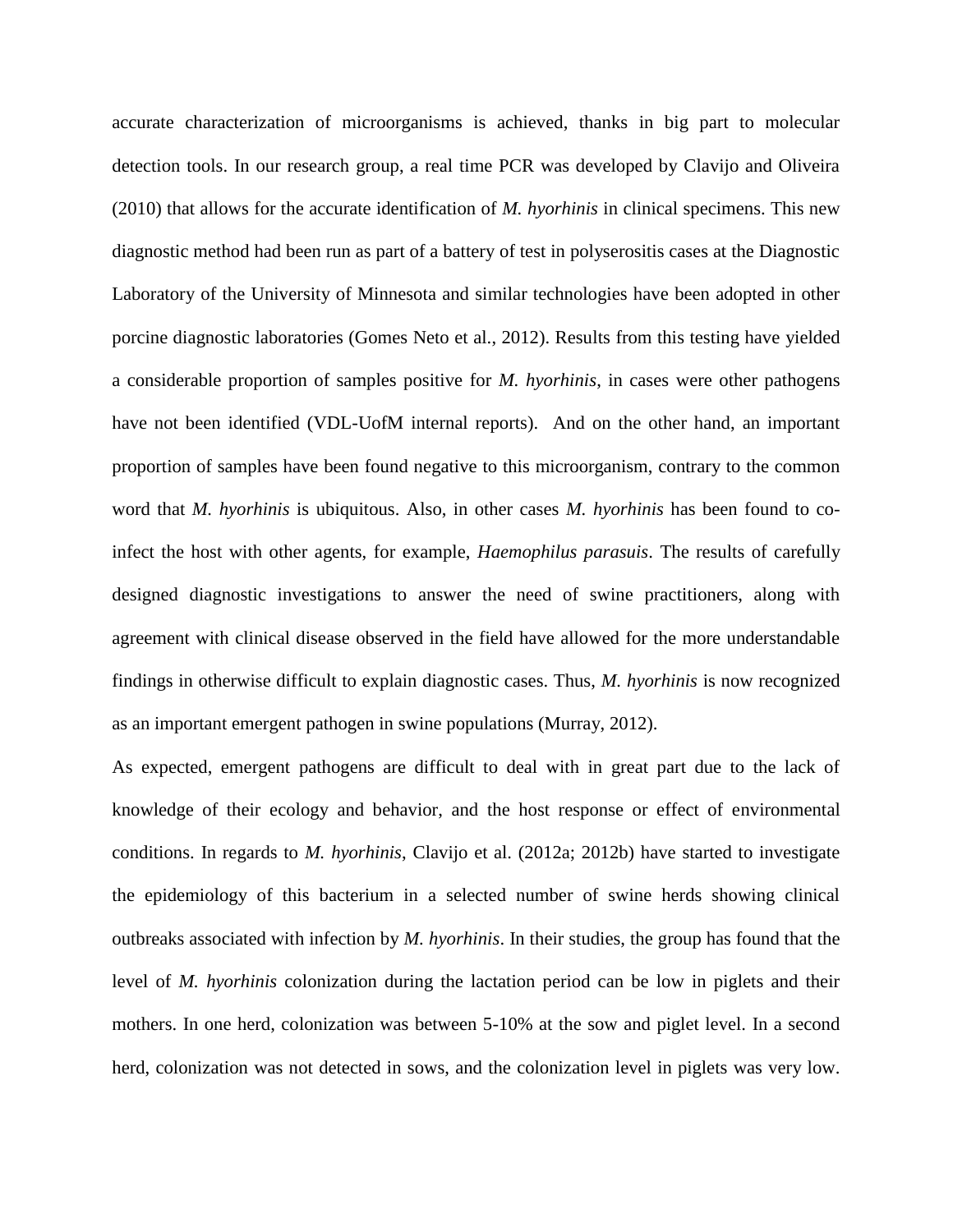Interestingly, data from one study suggested a trend in parity effect for colonization (Clavijo et al 2012a); while in another study the parity effect was not evident (Clavijo et al., 2012b). However, sample collection for sows and piglets at weaning were completed one time in these farms, and no multiple groups were evaluated in the same herd. Moreover, no climatologic data has been evaluated in regards with the level of *M. hyorhinis* colonization at weaning age.

Studies investigating the epidemiology of *M. hyopneumoniae* in regards with prevalence at weaning have opened the door to new avenues of research by documenting the high variability in the level of positive animals in different weaning groups within the same farm, and among different farms. This is especially important knowing that the percentage of at weaning prevalence influences the severity of clinical disease in later stages of production. It is unknown whether the level of sow and piglet colonization with *M. hyorhinis* follows patterns similar to those observed in *M. hyopneumoniae* infections.

In both cases, pigs are born free of *M. hyopneumoniae* and *M. hyorhinis*. Colonization may occur sometime during the lactation period and amplification of the number of positive animals occurs after weaning. However, the peak of clinical disease observed with these two pathogens differs greatly. Infection with *M. hyorhinis* is usually observed between 3 and 10 weeks of age (Reviewed by Thacker and Minion, 2012), while *M. hyopneumoniae* clinical infections are evident during the last weeks of the finishing period (Maes et al., 2008). The growth rate of each one of these bacteria varies considerably and it can be speculated that the transmission rate among hosts colonized with this pathogens varies as well, maybe accounting for the different disease presentation pattern.

In this study we propose to investigate the epidemiology of *M. hyorhinis* in sows and piglets in several weaning groups in three different swine farms in order to determine whether the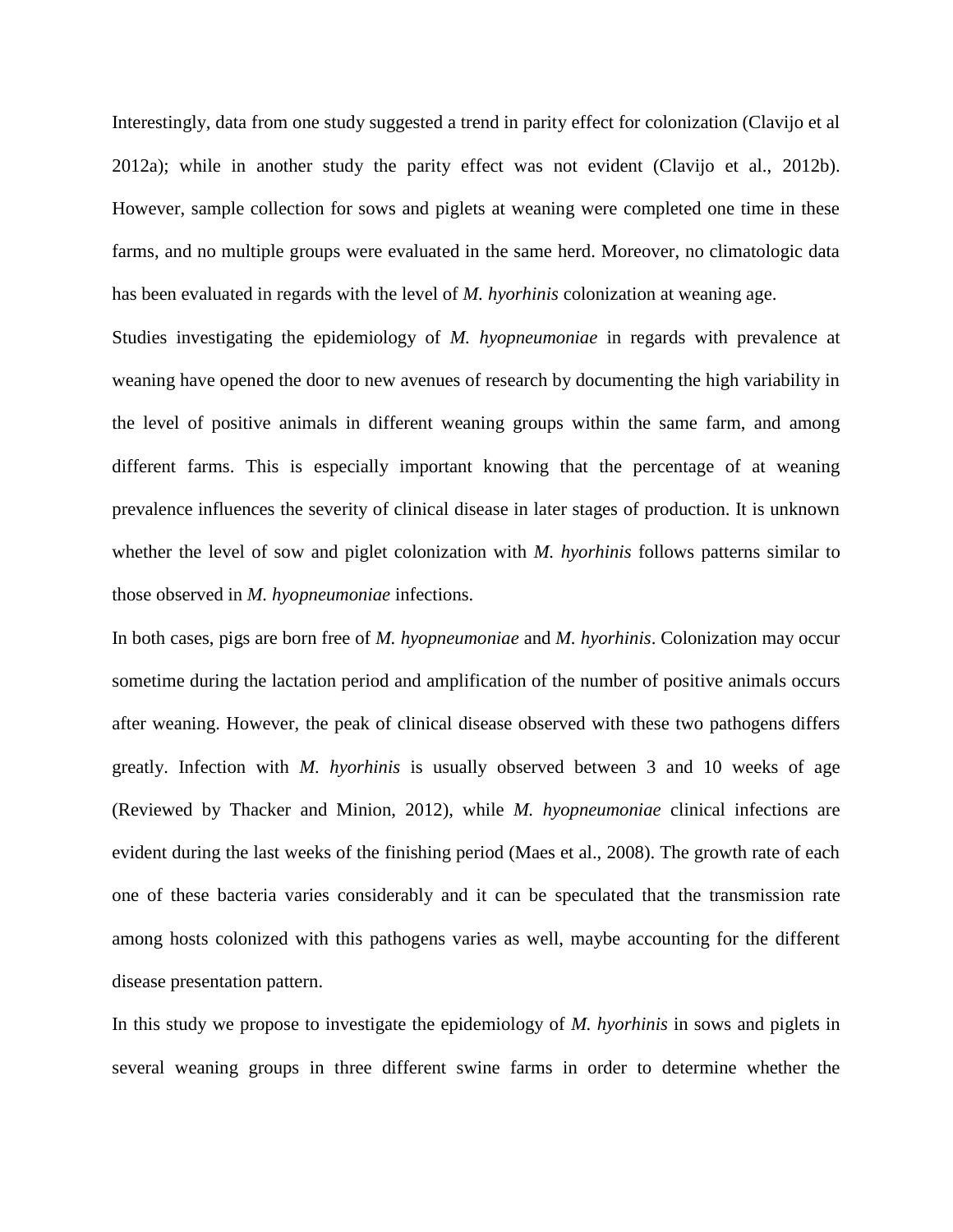colonization status at weaning is similar among different weaning groups within the same farm. Also, we aim to calculate the association of certain dam and piglet factors with their probability to carry *M. hyorhinis* in the nasal cavities, and to estimate the association between climatic factors and the prevalence of *M. hyorhinis* colonization at weaning.

### **IV. Objectives**

The overall objective of this study was to investigate the epidemiology of *M. hyorhinis* in sows and piglets in several weaning groups in three different swine farms. Therefore, the aims of the proposed study were:

- 1. To determine the prevalence of *M. hyorhinis* colonization at weaning in **gilt and sow** nasal swabs.
- 2. To determine the prevalence of *M. hyorhinis* colonization at weaning in **piglet** nasal swabs.
- 3. To determine if *M. hyorhinis* colonization status at weaning is similar among different weaning groups within the same farm.
- 4. To calculate the association of certain dam and piglet factors with their probability to carry *M. hyorhinis* in the nasal passages.
- 5. To estimate the association between climatic factors and the prevalence of *M. hyorhinis* colonization at weaning.

# **V. Procedures**

This investigation included the estimation of *M. hyorhinis* prevalence of colonization at weaning in piglets and their mothers -as measured by real time PCR from nasal swabs- in various farrowing groups, in 4 farms, for a total of 15 weaning groups tested. **All the samples used in this investigation had been already collected and were stored in the form of extracted DNA**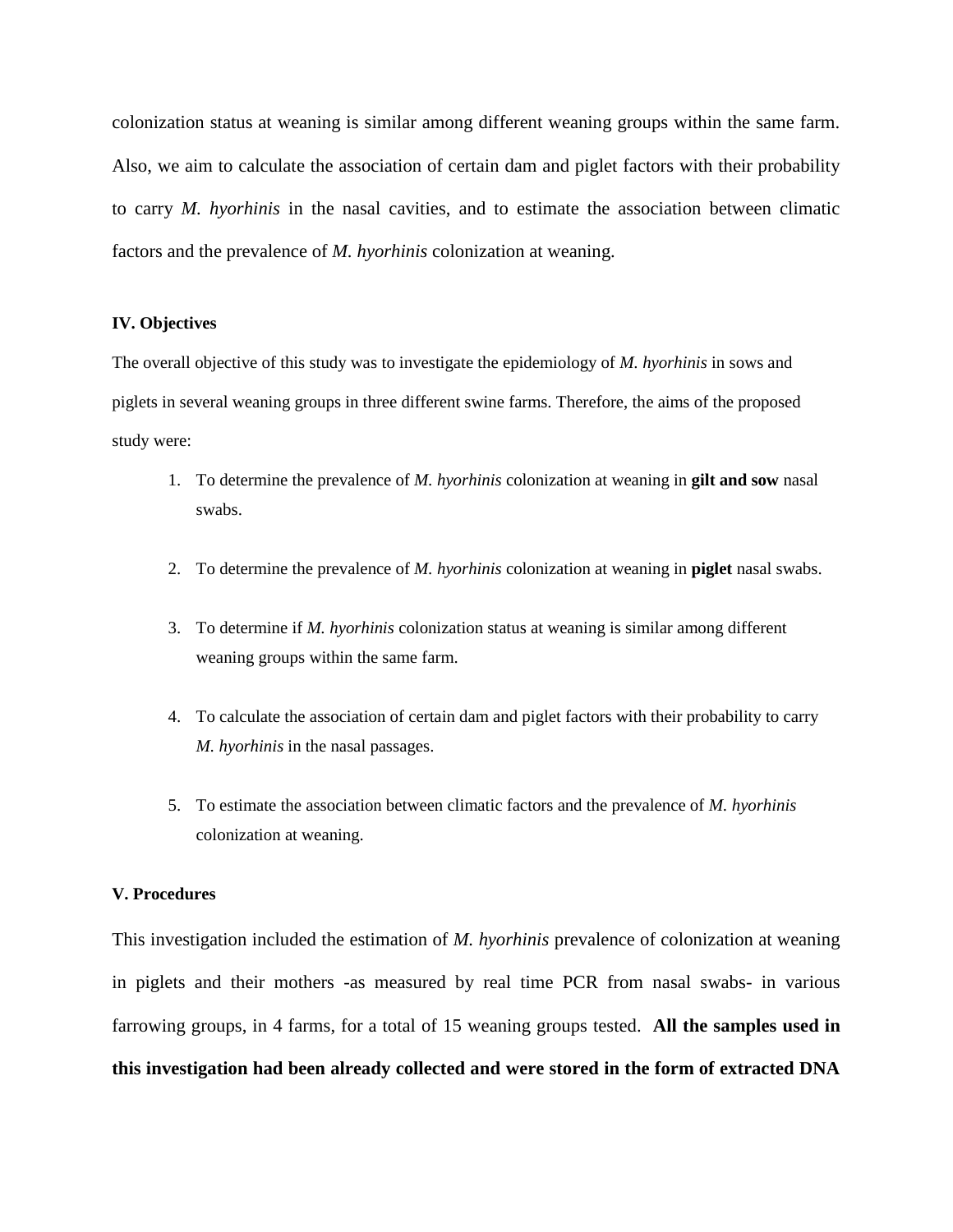**at -20°C.** The samples were collected during 2012 and were part of a larger investigation for the study of *M. hyopneumoniae* prevalence at weaning, which has been already published (Pieters et al., 2014).

A total of 15 farrowing groups were included in the study (4 farms). For each farrowing group, 54 randomly selected piglets and their dams were sampled one day prior to weaning and swabs will be processed for detection of *M. hyorhinis* DNA.

**Farms:** Four commercial >900-sow farrow-to-wean farms, A, B, C and D, were selected for this study. The farms status for *M. hyorhinis* is unknown. However, history of *M. hyorhinis* disease has been reported in only one of the farms.

**Sample size calculation:** Assuming that *M. hyorhinis* prevalence at weaning is 5% and a farrowing group of ~40 sows, each weaning group consisted of 360 piglets approximately. A sample size of 54 piglets was determined by applying binomial approximation, with a 95% confidence and 5% maximum tolerable error.

**Piglet and sow sampling:** All animals were sampled following protocols approved by the University of Minnesota Institutional Animal Care and Use Committee. Each farm was visited for sample collection at least 2 weeks apart, except farm D, which was sampled only once. This sampling protocol allowed for all farms to be visited during the same seasons of the year and for biosecurity measures (e.g. downtime) to be kept, except for farm D. Nasal swab sample collection was performed in the farrowing rooms. Each nasal swab sample was collected by swabbing both nostrils of the animal, one day prior to weaning, and at the same time nasal swabs were collected from their mothers. Sampling was stratified by parity, and randomized within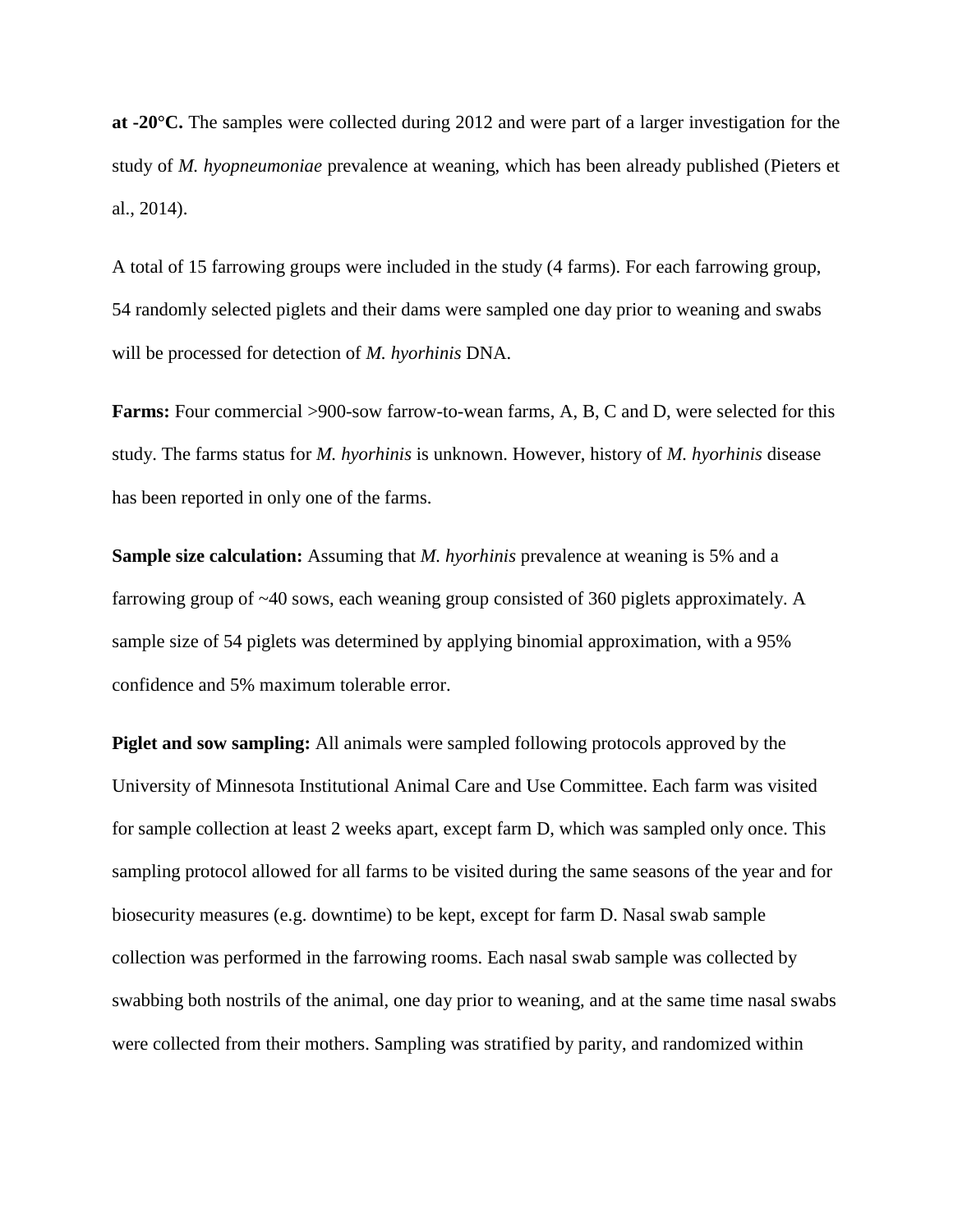litter. In other words, the sampling was based on the parity structure for that week, and piglets to be sampled were randomly selected out of the litter.

*M. hyorhinis* **PCR:** Nasal swabs were immediately frozen and taken to the laboratory were DNA was extracted. A real-time PCR test was run for the identification of a fragment of DNA of the 16S ribosomal gene specific to *M. hyorhinis* (Clavijo et al., 2010).

*Prevalence of M. hyorhinis* **colonization:** In order to estimate the prevalence at weaning for each farrowing group, a total of 54 samples per weekly group were tested. In order to obtain the estimated prevalence for each group, the number of PCR positive animals was divided by the total number of animals tested in the weaning group. The colonization prevalence was estimated for the dams and for the piglets, separately.

**Weaning group and piglet information:** For every weaning group in this study certain data was collected, which included: parity distribution and percentage of gilts in the farrowing group, acclimation procedure for gilts, source of replacement gilts, average weaning age, concurrent diagnosed infections, percentage of cross-fostering, maximum age at cross-fostering, piglet gender, piglet weight category, use of antimicrobial drugs during gestation, use of antimicrobial drugs during lactation, vaccination protocols in place (for dams and piglets), farrowing dedicated personnel, biosecurity, all in/all out per room, pre-weaning mortality rate, season of the year.

**Capture of environmental data:** As part of this study, temperature, relative humidity, wind speed, and solar radiation were periodically recorded for each one of the farms involved in the study. Climatologic data for the area where the farm was located was obtained from weather stations installed *on site*.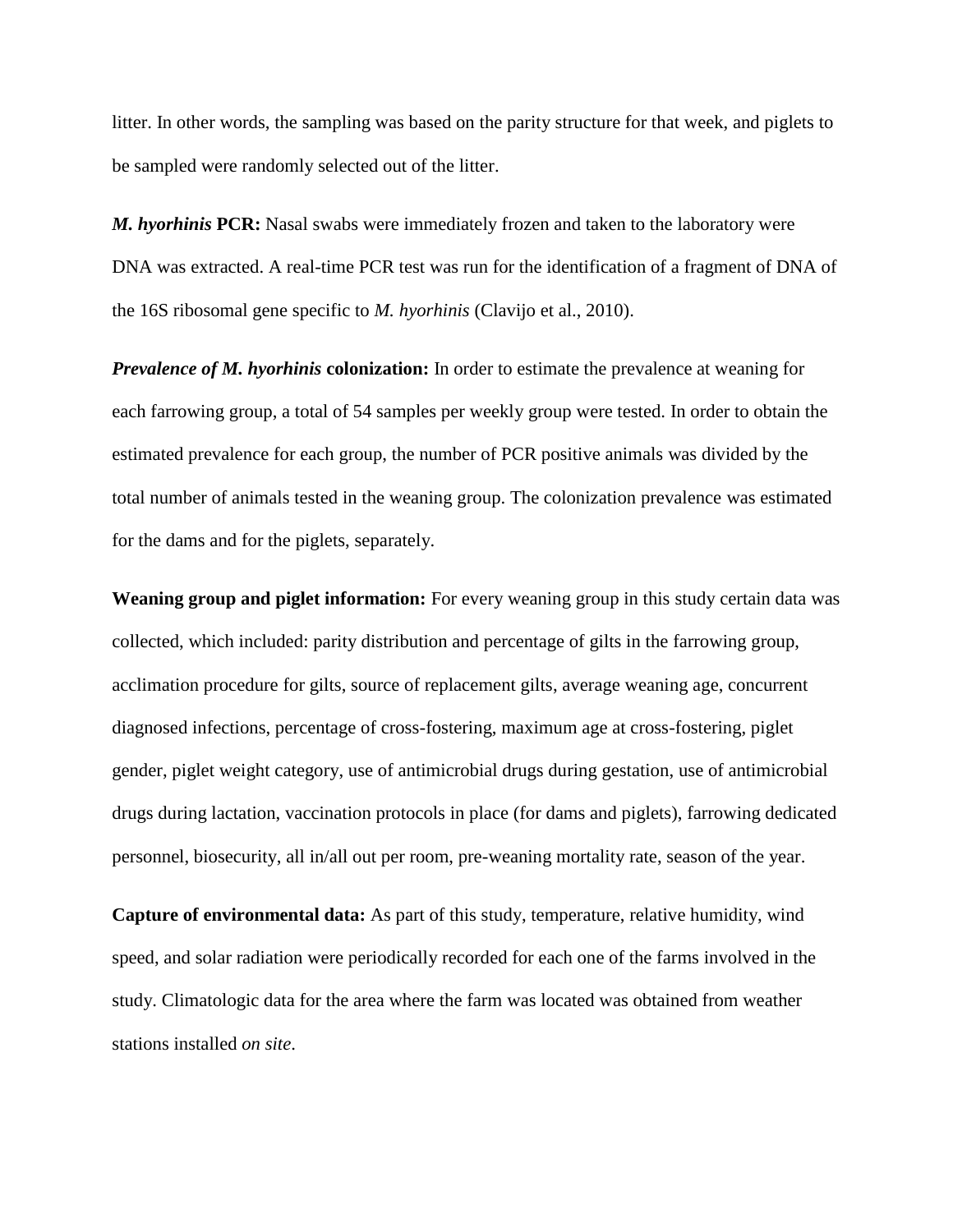**Statistical Analysis:** A logistic mixed model was used to test for the association of various factors with the risk of piglet PCR positivity to *M. hyopneumoniae* at weaning age. These factors included piglet age, piglet weight category, piglet gender, litter cross-fostering status, and five weather variables, namely relative humidity, radiation, temperature, wind speed, and wind direction. Farm and sampling event nested within farm were included as random effects. Terms with a *p*-value < 0.05 were considered significant. Analyses were performed in R, version 3.0.1, using the lme4 package.

### **VI. Results**

In farms A and C, all dams were negative for *M. hyopneumoniae* and *M. hyorhinis* at all sampling times. Piglets in farm A were negative for *M. hyopneumoniae,* and 1/216 piglets (0.46%) was positive for *M. hyorhinis*. In farm B, 49/317 dams (15.45%) were positive for *M. hyopneumoniae* and 9/317 (2.83%) were positive for *M. hyorhinis,* while 64/317 piglets (20.18%) were positive for *M. hyopneumoniae,* and 9/317 piglets (2.83%) were positive for *M. hyorhinis.* All piglets in farm C were negative for *M. hyopneumoniae,* and 23/21 (10.55%) were positive for *M. hyorhinis*. In farm D, 1/25 dams (4%) resulted positive for *M. hyopneumoniae,* while all dams were negative for *M. hyorhinis,* as shown in Fig. 1.

Two of 25 piglets (8%) were positive for *M. hyopneumoniae* and *M. hyorhinis* (data not shown). The proportion *M. hyorhinis* and *M. hyopneumoniae* colonized dams and piglets appeared to be independent of the colonization with either microorganism (Fig. 2). Environmental factors did not have an influence on the proportion of *M. hyorhinis* positive dams and piglets (data not shown).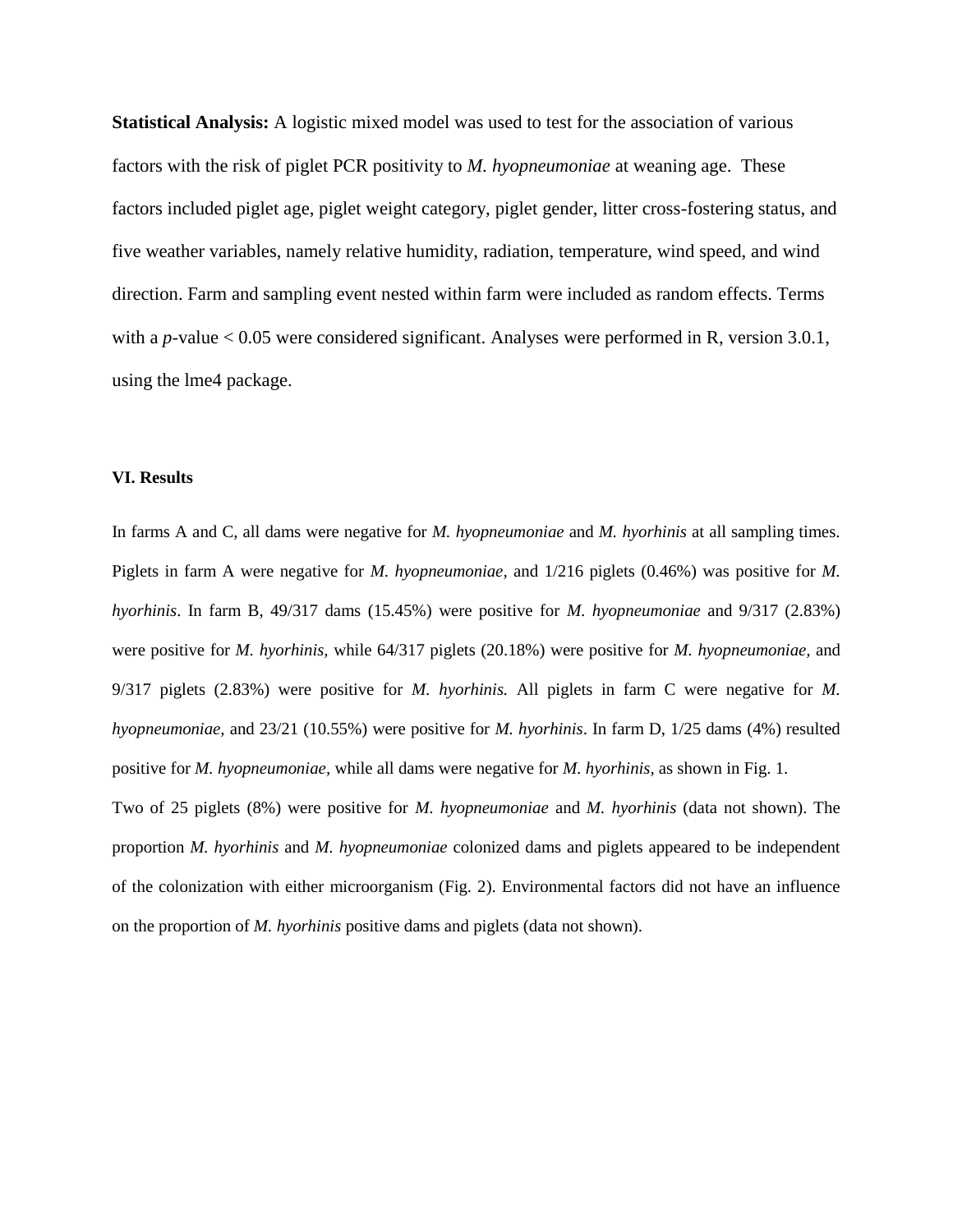

**Figure 1**. Nasal swab prevalence of *M. hyorhinis* by real time PCR by farm.



**Figure 2.** Proportion *M. hyorhinis* positive animals by real time PCR based on the PCR status for *M. hyopneumoniae*.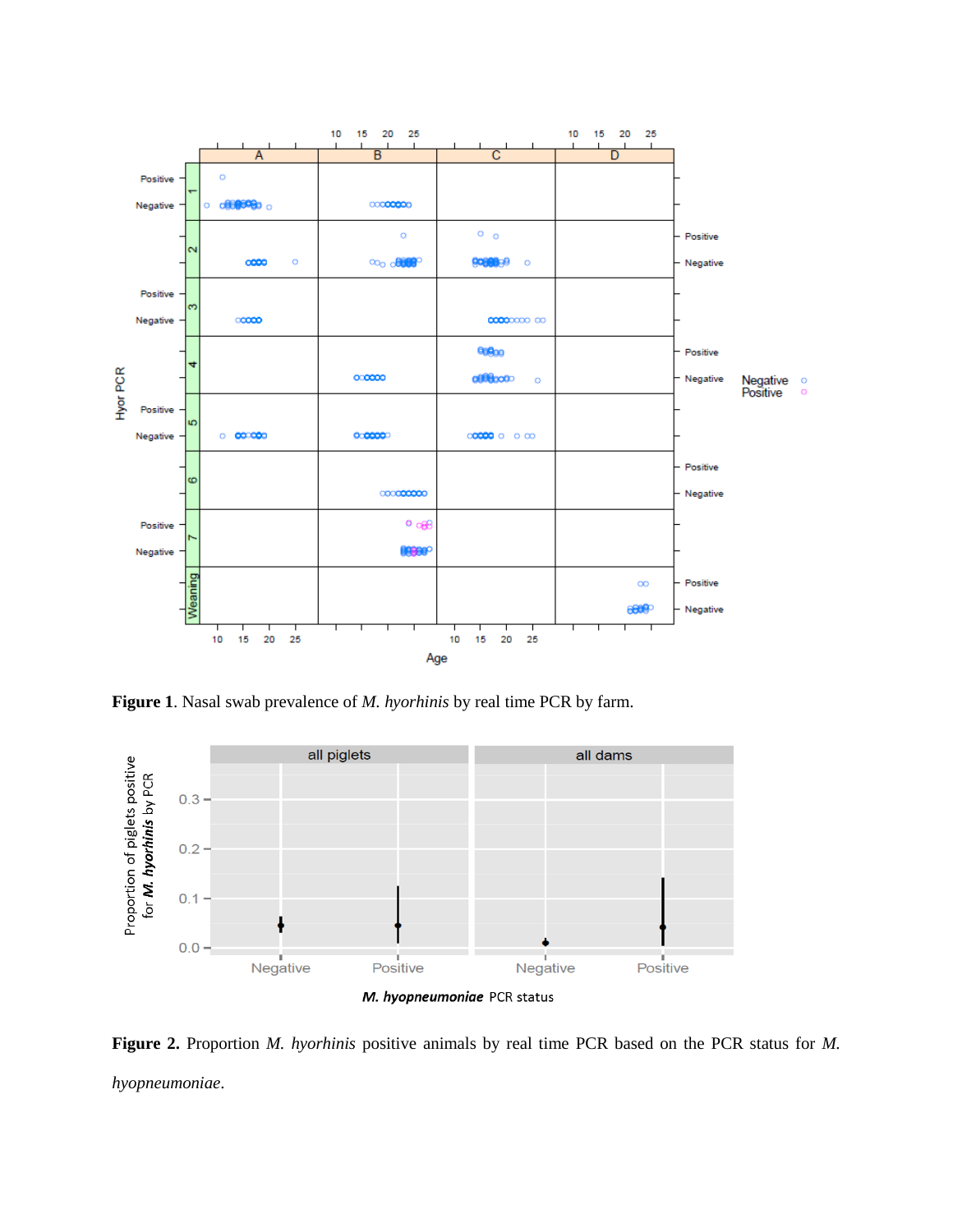We then fit a model using only dam PCR status; this used 776 observations; the variability of the random effects and the coefficients in the model are shown below. We also tested pairwise combinations between the three status levels and dam positive was statistically significantly different than both other dam positive and no dam positive. The difference between other and none was not statistically significant. We also computed odds ratios and 95% confidence intervals for these differences but they were very large.

Random effects: Groups Name Variance Std.Dev. Visit:Farm (Intercept) 5.166e+00 2.273e+00 Farm (Intercept) 7.399e-11 8.602e-06 Number of obs: 776, groups: Visit:Farm, 15; Farm, 4

To compare the association between *M. hyopneumoniae* and *M. hyorhinis* positivity in the piglets, a chisquared test with p-value computed by simulation was used, due to small cell counts. It was not significant (p=1.0). The proportion of *M. hyopneumoniae* negative piglets that were *M. hyorhinis* positive was 0.045 (0.031, 0.063) and for *M. hyopneumoniae* positive piglets it was 0.045 (0.009, 0.125). Confidence intervals for proportions were computed using the Clopper-Pearson method.

|                     | Piglet M. hyopneumoniae |                 |
|---------------------|-------------------------|-----------------|
| Piglet M. hyorhinis | <b>Negative</b>         | <b>Positive</b> |
| <b>Negative</b>     | 677                     | 64              |
| <b>Positive</b>     | 32                      |                 |

|                  | Dam M. hyopneumoniae |                 |
|------------------|----------------------|-----------------|
| Dam M. hyorhinis | <b>Negative</b>      | <b>Positive</b> |
| <b>Negative</b>  | 721                  | 46              |
| <b>Positive</b>  | −                    |                 |

 $p.value = 0.1054$